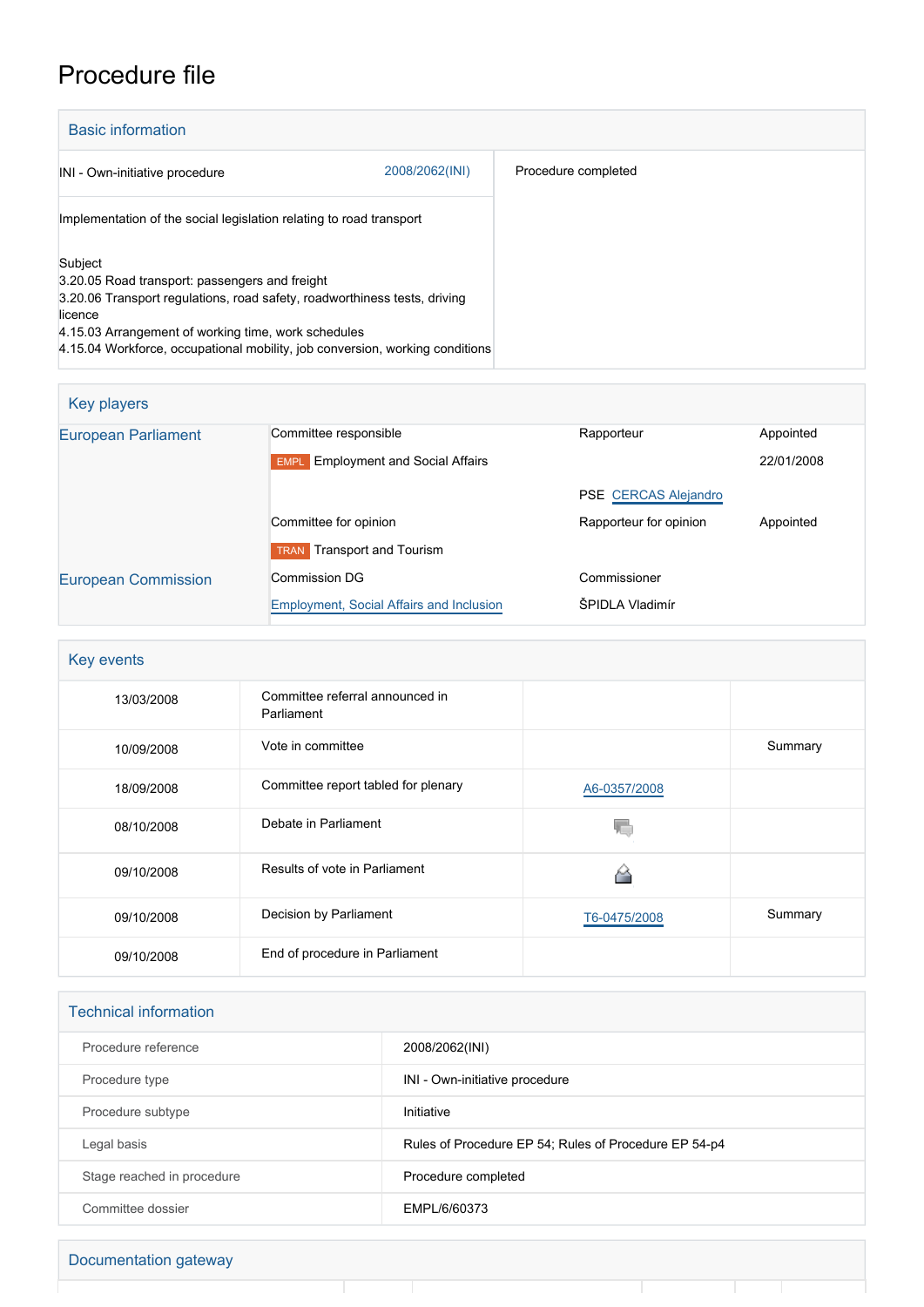| Committee draft report                                 |             | PE405.774    | 07/05/2008 | EP  |         |
|--------------------------------------------------------|-------------|--------------|------------|-----|---------|
| Amendments tabled in committee                         |             | PE406.118    | 05/06/2008 | EP  |         |
| Committee opinion                                      | <b>TRAN</b> | PE405.841    | 01/07/2008 | EP  |         |
| Committee report tabled for plenary, single<br>reading |             | A6-0357/2008 | 18/09/2008 | EP  |         |
| Text adopted by Parliament, single reading             |             | T6-0475/2008 | 09/10/2008 | EP  | Summary |
| Commission response to text adopted in<br>plenary      |             | SP(2008)6975 | 30/01/2009 | EC. |         |

## Implementation of the social legislation relating to road transport

The Committee on Employment and Social Affairs adopted an own initiative report by Alejandro CERCAS (PES, ES) on the implementation of social legislation relating to road transport. The report regrets that considerable differences still remain in the application and enforcement of Regulation (EEC) No 3820/85 on the harmonisation of certain social legislation relating to road transport. Member States are urged to step up their efforts to guarantee efficient and uniform implementation of the improved social provisions. MEPs express concern at the shortcomings and delays in the transposition and implementation of Directive 2002/15/EC in some Member States and seek rapid clarification and comment from such Member States as to the reasons for non-implementation, together with an indication of what obstacles may still remain.

Member States are invited to speed up the process of transposition and show the utmost diligence in implementing social legislation in the road transport sector, so as to properly comply with the general interests of road safety and the health and safety of drivers and provide a clear framework of fair competition. Concerned about the consistently high average number of infringements, particularly in the field of passenger transport, MEPs ask the Member States to improve their enforcement of the rules and to step up joint initiatives to encourage an exchange of information and personnel, together with coordinated controls.

The European Commission is called on to :

- draw up the implementation reports required under Directive 2002/15/EC at the two-yearly intervals laid down, even though some Member States have not yet transposed the Directive's provisions into national law;
- display the utmost firmness in dealing with infringements of Community law by Member States as regards social provisions in the road transport sector, to provide for coercive measures in the event of failure to comply with provisions and to take preventive measures, if necessary via judicial process, to ensure strict compliance with Community law;
- propose by October 2008 guidelines for the uniform definition and classification of infringements under the comitology procedure set out in Regulation (EC) No 561/2006.

When drawing up its official impact assessment in view of a legislative proposal modifying the Directive 2002/15/EC, the Commission should:

- give appropriate priority to the social dimension of road safety and the health and safety of drivers and other road users;
- take account of the difficult working conditions experienced by lorry drivers travelling through Europe arising from inadequate access to proper rest areas despite the fact that Article 12 of Regulation (EC) No 561/2006 expressly recognises the importance of a sufficient number of safe and secure rest areas for professional drivers along the Union's motorway network. The Commission is called upon to follow up the pilot project on safe and secure parking areas launched by the European Parliament, taking account of the measures recommended in the European Economic and Social Committee's opinion on 'European Road Safety Policy and Professional Drivers ? Safe and secured parking places';
- give full consideration to the position expressed by Parliament and to its arguments for the full inclusion of self-employed drivers within the scope of Directive 2002/15/EC.

MEPs call on the Commission to submit the relevant measures sufficiently well in advance to ensure that Directive 2002/15/EC as a whole, including all its elements, can enter fully into force on 23 March 2009 and that its scope is extended to include self-employed workers.

Lastly, the Commission is invited to review traffic inspection procedures in each Member State and send Parliament a report thereon. In the event that inspection procedures restricting the free movement of goods or persons are detected, the Commission is called upon to review existing legislation and propose amendments, so as to ensure uniform traffic inspection procedures.

## Implementation of the social legislation relating to road transport

The European Parliament adopted by 382 votes to 232, with 36 abstentions a resolution on the implementation of social legislation relating to road transport.

The own-initiative report had been tabled for consideration by Alejandro CERCAS (PES, ES) on behalf of the Committee on Employment and Social Affairs.

The resolution regrets that considerable differences still remain in the application and enforcement of Regulation (EEC) No 3820/85 on the harmonisation of certain social legislation relating to road transport. Member States are urged to step up their efforts to guarantee efficient and uniform implementation of the improved social provisions.

MEPs express concern at the shortcomings and delays in the transposition and implementation of Directive 2002/15/EC in some Member States and seek rapid clarification and comment from such Member States as to the reasons for non-implementation, together with an